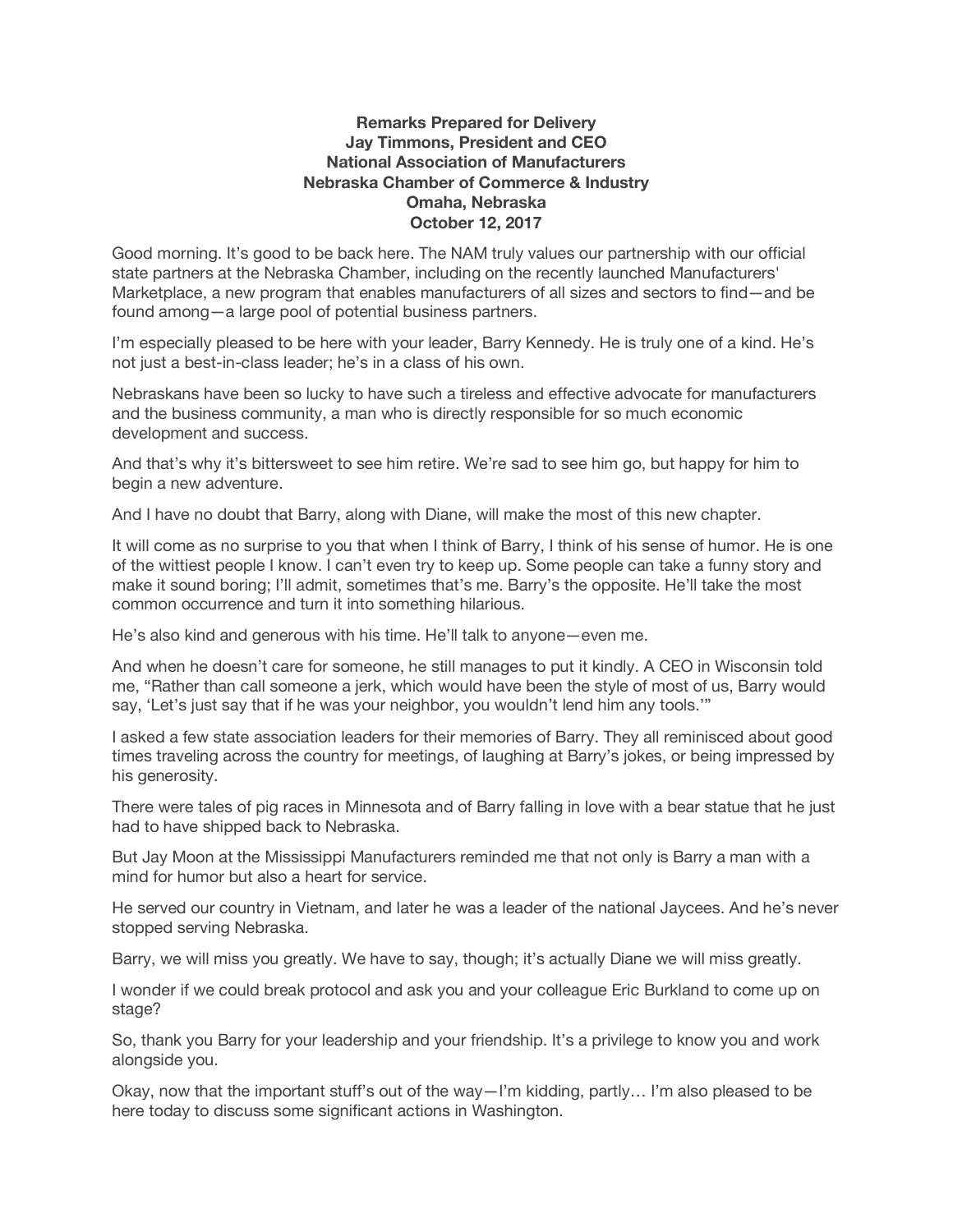The National Association of Manufacturers, which I lead, is the unified voice of the more than 12 million men and women who make things in America—the manufacturing workers who are the backbone of this great economy.

We represent 14,000 member companies, ranging from global brands we all know to small familyowned enterprises. And all told, manufacturers contribute \$2.18 trillion to the U.S. economy.

Our membership is diverse, which means they bring different perspectives to the table. But one thing we all recognize is that this is a political and social moment unlike any we've ever seen, and that over the last, say, nine to twelve months, manufacturing has been at the center of the American conversation.

This is manufacturing's moment. In all my years of leadership at the NAM—and in politics for that matter—I have never seen our leaders and the public so focused on our industry.

And I've never seen a moment so ripe with opportunity to secure big policy victories for manufacturing—and for the entire economy.

Since the new administration took office, we've already seen tremendous action on the regulatory front: rolling back outdated or overreaching rules, modernizing other ones, and implementing a one-in, two-out rule so that as new rules are added, old ones are taken off the books.

Manufacturers are feeling this relief. In fact, manufacturing activity is at a 13-year high in America and optimism among manufacturers is at a 20-year high, according to our Manufacturers' Outlook Survey.

The Trump administration, working with Congress, has tackled regulations, unleashed energy development, protected intellectual property, and given manufacturers more determination to invest in the future.

But, let me be clear: That's not enough. Now, we must secure that biggest, boldest reform that will boost manufacturing and raise standards of living across the country.

It's time for tax reform that will lift everyone up and leave no one behind.

We were proud to welcome the President to our NAM Board Meeting last month, where he shared his vision for tax reform, a plan he said—and I agree with this—would be "rocket fuel" for the American economy.

He's right. When comprehensive business tax reform is enacted, the manufacturers in our survey are clear: there will be more investment in America, there will be more jobs in America, there will be more wealth in America…for all Americans.

Listen to these incredible numbers: Almost 65% say they would increase investment in equipment and other capital. 64% say they would expand their businesses. 57% say they would hire more workers. And 52% report they would increase wages and benefits.

Tax reform has the power to transform our industry, propel us into the future, and lift us to new heights.

That's why it's manufacturers' number one priority.

It's been more than three decades since America modernized our tax code under President Ronald Reagan. And since then, other countries have caught on. They've lowered their rates, simplified their tax codes, and made it attractive to do business overseas.

The current tax code lets other countries win. And it is our workers, American manufacturing workers, who are losing out on opportunities to build better lives.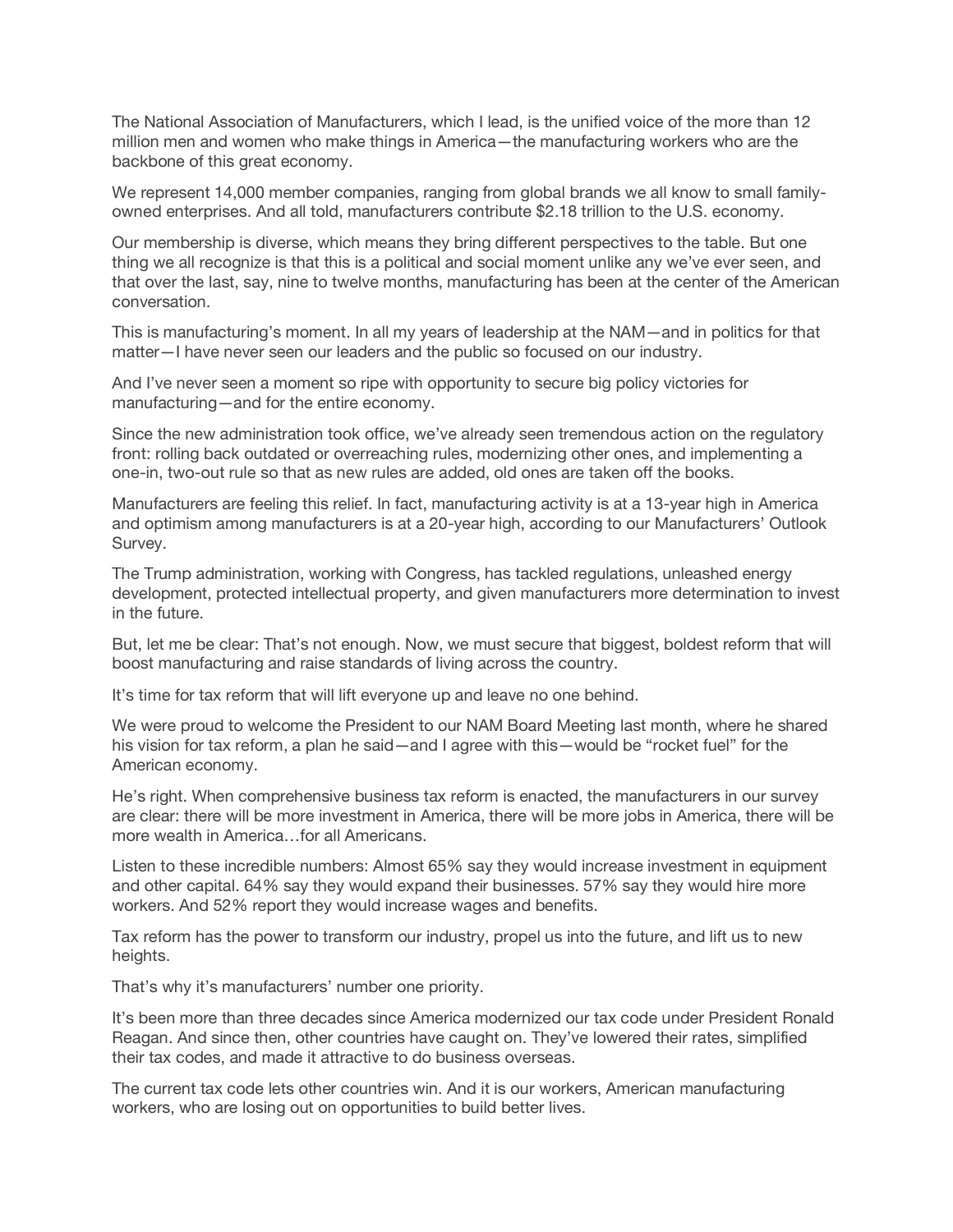We need a tax code that works for manufacturers.

What does that mean, specifically?

First, it means the corporate tax rate that businesses in America pay, and in turn limits the creation of new wealth for more, should be significantly lowered. Manufacturers long advocated 15 percent; the latest official framework sets it at 20 percent—still a bold change.

Today, businesses in America face the highest corporate statutory rate in the industrialized world.

The top rate in America can exceed 39 percent when you add up the federal and state rates. That's more than 50 percent higher than the average OECD rate. That means we're not even playing on the same field.

But it's not just the corporate rate that is essential to reform. We must stop treating our small businesses — those that file at the individual rate — as an afterthought. We have to seriously lower rates on small businesses.

Many small businesses face marginal tax rates that can average more than 44 percent, thanks in part to the additional taxes from Obamacare.

That's shameful. And the best way for our elected leaders to show they stand with small businesses would be to support reform that helps them grow, hire and hold their own.

In addition, we have to stop punishing U.S. companies when they reinvest overseas earnings back into the United States. American-based companies are double-taxed on overseas earnings brought back home while foreign-based companies are not.

We need to fix this by moving to a territorial tax system like the rest of the world, so more companies can invest in American workers and facilities without paying a steep price for doing so.

Manufacturers will also be looking for strong incentives for research and development and a system that encourages purchasing new equipment and facilities — all of which translate into more investment in the United States and more American jobs.

As it turns out, the framework released by the White House and leaders in the House and Senate includes much of the bold action we need. That's a good start.

But success is not guaranteed. We've already seen knee-jerk reactions to the tax framework, even before the legislation is written. So it's going to be up to all of us, associations, business leaders, individuals—to stand firm and to tell the story of what tax reform really means…not what opponents pretend it represents.

The status quo is unacceptable. That should be an inescapable fact.

We shouldn't let anyone get away with defending the status quo. Because the current system makes it harder for workers to get ahead and to grow their paychecks. It makes it harder for businesses to expand their operations here—and give back to local communities.

Supporting the status quo is settling for mediocrity. But we're Americans. We're manufacturers. We don't settle. We set high expectations, and then we exceed them. We don't accept being in the middle of the pack or falling behind. We want to keep leading the world.

And to do that, tax reform is an absolute necessity.

We've asked our members at the NAM to speak out, to share what tax reform means for their own companies. These men and women are thinking big. One fourth-generation firm said it would mean